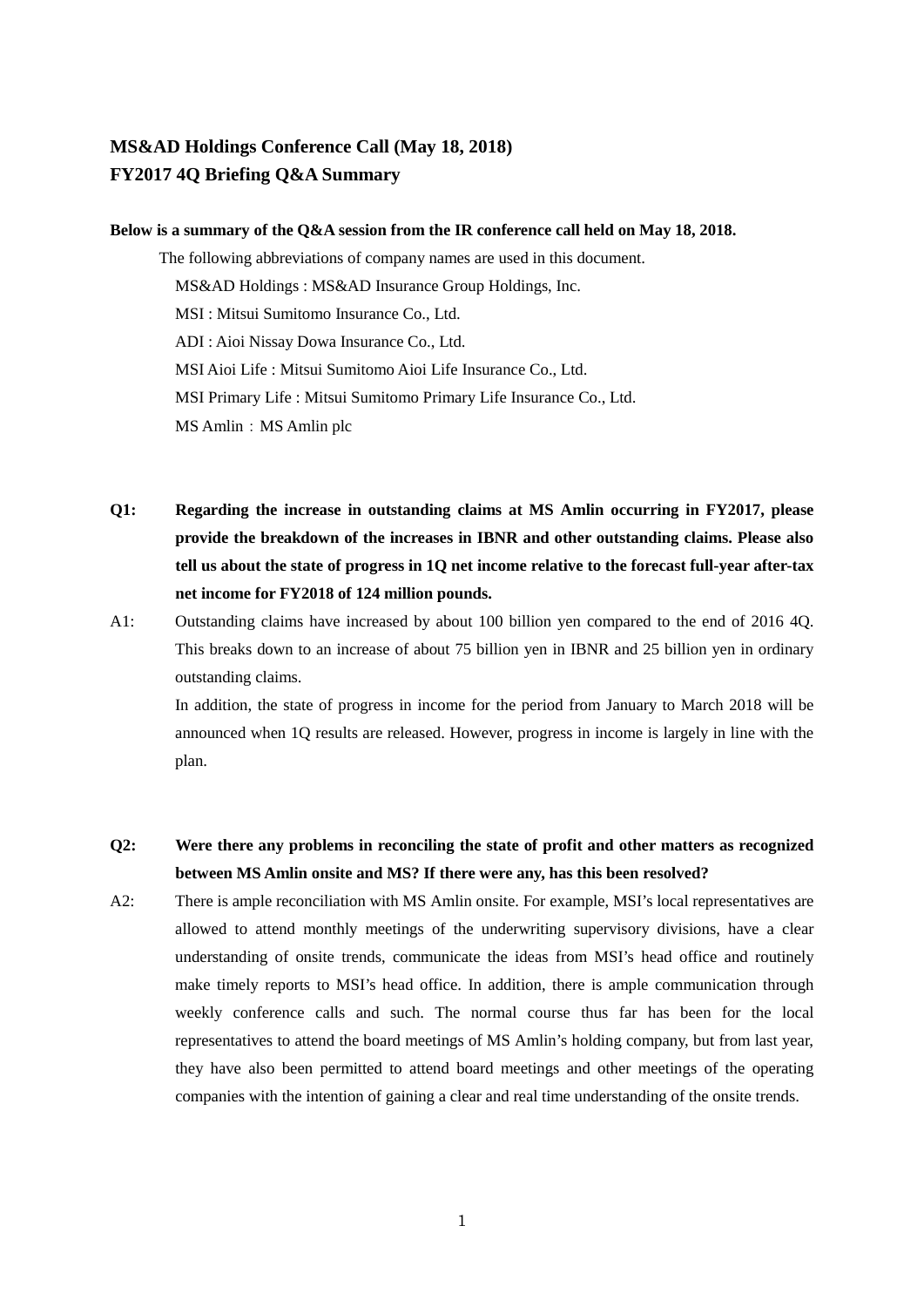- **Q3: Regarding MS Amlin's cost reductions, can those consisting of about 22 million pounds in personnel expenses and other administration expenses projected for FY2019 possibly be brought forward into FY2018?**
- A3: As shown in the slide on page 35, cost reduction of about 40 million pounds is forecast for FY2018, and while the cost reduction in FY2019 of about 22 million pounds will start from FY2018, this will be offset by one-off expenses incurred when cutting costs in FY2018.

**Q (follow-up): Am I correct in thinking that cost reduction initiatives that can be implemented this year will be initiated from this year?**

A: Yes, you are correct.

- **Q4: As for MS Amlin's top line, the chart on page 35 of the materials shows three elements as factors that either boost or decrease earned premiums. Please provide a sense of the significance of each element.**
- A4: We forecast that the gross premiums will remain virtually flat in 2018 and 2019. The three elements shown in the chart on page 35 of the materials are expected to offset each other so that growth is virtually flat.

| $O$ (follow-up): | Regarding MS Amlin's FY2018 top line, what marginal increase are         |
|------------------|--------------------------------------------------------------------------|
|                  | you anticipating market impact will have on the premium increase?        |
| $A$ :            | We are expecting rates to increase by about 3.5% for all lines combined, |
|                  | including natural catastrophes.                                          |

- **Q5: Is the reversal of the reserve for price fluctuation in Q4 one of the factors that caused Group Core Profit at domestic non-life insurance business to exceed the earnings forecast?**
- A5: Yes, the reversal of the reserve for price fluctuation in 4Q was a major factor. Please refer to item (5) on page 7 of the materials for details.
- **Q6: Will the additional 15 billion yen allocated to the reserve for price fluctuation at ADI and the cost of R&D expenses be costs that continue to be incurred from next year or are they temporary costs?**
- A6: An additional provision of 15 billion yen in the price fluctuation reserve at ADI is planned in FY2018 to prepare future deterioration in the investment environment, as the reserve was reversed in full in FY2017.

Since the current earnings forecast is up until FY2018, the allocation to the reserve for price fluctuation is explained up until FY2018. As for R&D expenses, there are plans to invest toward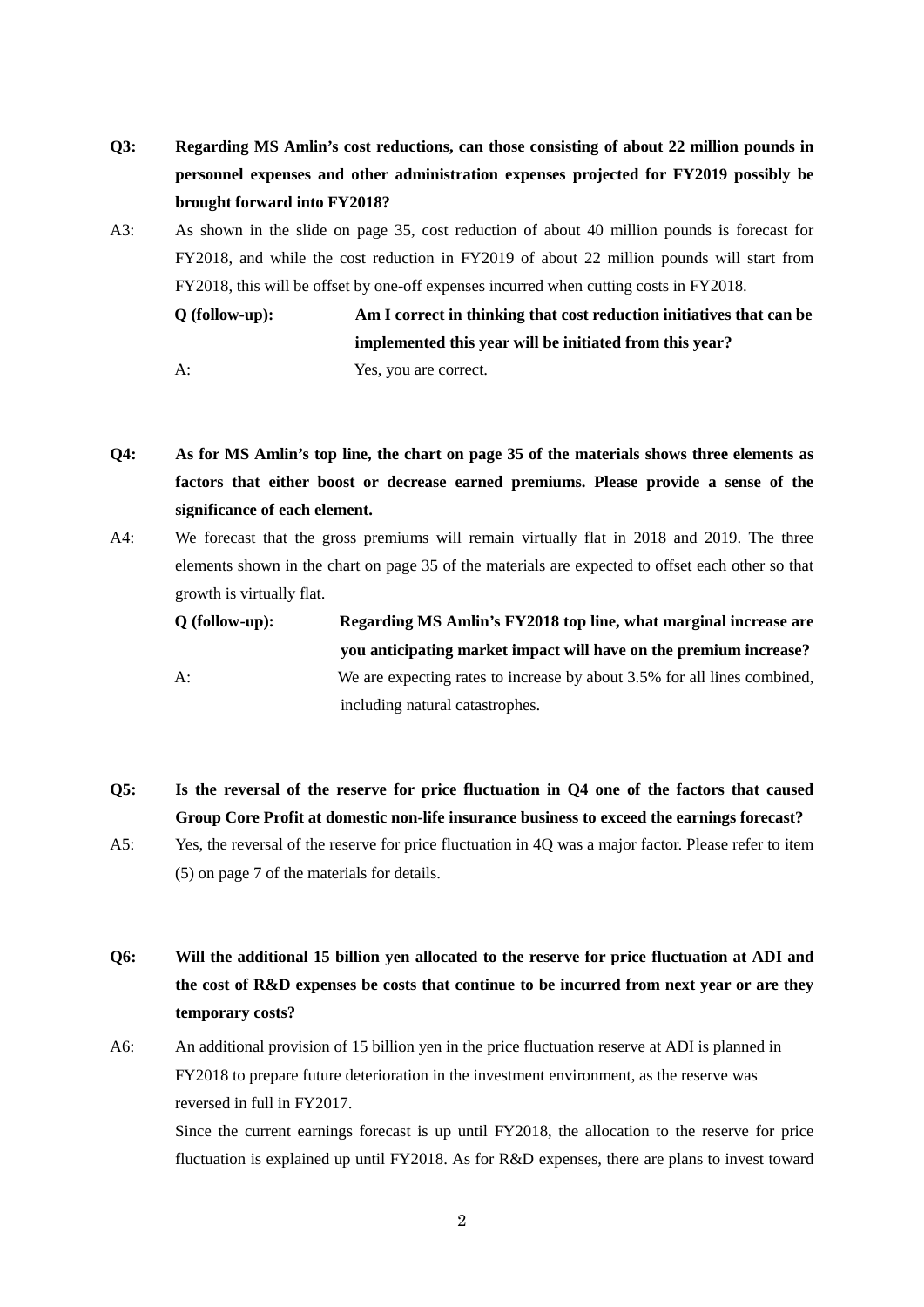promoting digitalization at both MSI and ADI. The details on R&D expenses and promotion of digitalization will be explained at the information meeting.

- **Q7: Am I correct in understanding that the pace of sales in strategic equity holdings for FY2018 is lower than that of the past? In addition, it appears that the percentage of gains on sales of securities has fallen in comparison with the amount of sales. Is this correct?**
- A7: Our basic approach is to sell strategic equity holdings with the goal of reducing them by 500 billion yen over the course of five years including FY2017. There is no plan to reduce the pace of sales in strategic equity holdings, so please understand that we will proceed as in the past. In addition, the figure of 93 billion yen for this year's sales amount is the figure incorporated in the business plans consistent with the five-year plan, and we forecast capital gain based on the past ratio of capital gain.
- **Q8: What kind of definitions were used when calculating the income of source to finance the amount of shareholder returns this time? Please also tell us what return ratio was used as the basis for the calculation.**
- A8: This time, we plan for total shareholder returns of about 107 billion yen which includes 30 billion yen in share repurchases. As explained at the November information meeting, this approach also refers to the new approach to shareholder returns. In addition, as explained in the past, we will repurchase our own shares flexibly. We have said that we are targeting a shareholder return ratio of 50% in the medium run (the return ratio in the four years under the previous medium-term management plan was about 57%). We do not target 50% on a single fiscal year basis.
- **Q9: I believe the capacity for shareholder returns has increased under the new definition of Group Adjusted Profit, so why has the dividend expected for this year been left the same as the previous year? Has there been a change in the shareholder return policy, or is there a greater focus on share repurchases?**
- A9: The basic policy on dividends is to maintain stability. In the past, increases in dividends have been due to improvement in the profit structure. Furthermore, in terms of the overall shareholder return policy, the new approach to Group Adjusted Profit is for a return of 40% to 60% of Group Adjusted Profit, so please understand that the ratio of shareholder returns has virtually increased. We are focused on stability in relation to dividends and we will continue this approach during the new medium-term management plan.